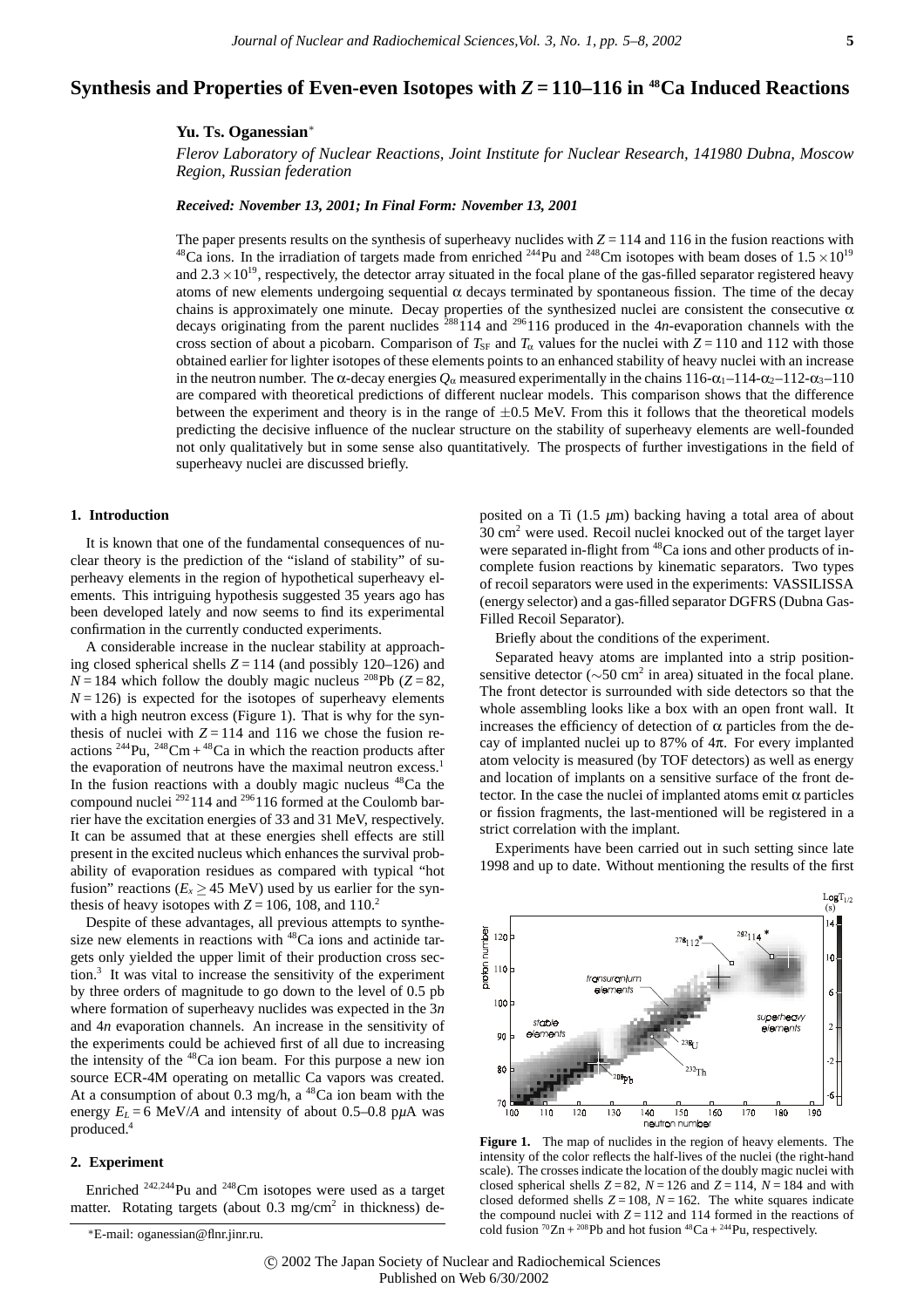

**Figure 2.** Chains of radioactive decay of nuclei synthesized in the reactions (a) <sup>48</sup>Ca + <sup>244</sup>Pu and (b) <sup>48</sup>Ca + <sup>248</sup>Cm. The shaded area corresponds to the switched-off beam.

experiments with  $^{238}$ U,  $^{242}$ Pu, and  $^{244}$ Pu targets which were published in Reference 5, we will only present the data obtained within the past year.

In May–November 2000, the second irradiation of the  $^{244}$ Pu target was performed with <sup>48</sup>Ca ions, the beam dose was  $1 \times 10^{19}$ ions.<sup>6</sup>

The highly enriched (98.5%) target matter was provided by our colleagues and collaborators from the Livermore National Laboratory. In that experiment two more identical decay chains were observed. Each of them consisted of two sequential  $\alpha$  decays and was terminated with spontaneous fission accompanied by a high energy release in the detector array (Figure 2a). Only the above mentioned events of spontaneous fission were registered in this experiment. The lifetime of the new nuclei was about 0.5 min. The probability that the observed decays were the result of incidental coincidences of the signals in the front detector was less than 5 <sup>×</sup>10*−*13. Note that both events were observed at an energy of the  $48$ Ca ion beam corresponding to the excitation energy of the compound nucleus  $E_x = 36 \pm 2$  MeV. At this energy the most probable channel of the <sup>292</sup>114 nucleus deexcitation corresponds to the emission of 4 neutrons and  $\gamma$  rays. Proceeding from this, new decay chains may be attributed to the decay of the even-even isotope of element 114 with mass 288.

The experiment that followed was devoted to the study of the reaction  $48\text{Ca} + 248\text{Cm}$  and was aimed at testing this conclusion.

The target matter — enriched isotope of  $248$ Cm (*Z* = 96) was produced at the high-flux reactor in Dimitrovgrad (Russia) in the quantity of 10 mg. The other target matter of enriched isotope <sup>248</sup>Cm was provided by the Livermore National Laboratory (USA).

Changing the 244Pu target to the 248Cm one, all other conditions of the experiment being kept, should lead to the formation of the new heavy nucleus with  $Z = 116$  and mass 292 in the  $4n$ evaporation channel of the fusion reaction  $^{48}Ca + ^{248}Cm$ . As a result of the  $\alpha$  decay of this nucleus, expected with a high probability, we should obtain the daughter nucleus-isotope  $288114$ earlier produced in the reaction  ${}^{48}Ca + {}^{244}Pu$ . That is why after the decay of the  $292116$  nucleus the whole chain of the daughter nucleus decay <sup>288</sup>114  $\rightarrow$  <sup>284</sup>112  $\rightarrow$  <sup>280</sup>110 (SF) should also be observed in the experiment.

Usually the separator operates with a continuous 48Ca beam. In the experiment on the synthesis of element 116 this regime was changed.

After the implantation into the focal plane detector of the heavy nucleus with the expected parameters (energy and velocity) and its decay with emission of an  $\alpha$  particle with  $E_\alpha$  > 10 MeV (two signals are strictly position-correlated) the beam was switched off.

Measurements made straight after switching off the beam showed that the rate of the  $\alpha$  particles ( $E_{\alpha} \ge 9$  MeV) and spontaneous fission fragments in any strip within  $\Delta x = 0.8$  mm, which is determined by the position resolution of the detector, is 0.45/year and 0.1/year, correspondingly. Incidental coincidences of the signals simulating the 3-step 1-min chain of the nucleus decay <sup>288</sup>114 (α-α-SF) are practically excluded even for a single event.<sup>7</sup>

In these conditions, at a beam dose of  $2.25 \times 10^{19}$  ions three decay chains of element 116 were registered (Figure 2b). After the emission of the first  $\alpha$  particle ( $E_{\alpha} = 10.53 \pm 0.06$  MeV) the following decay occurred in the absence of the beam (see the gray area). As is seen from Figure 2, two decay chains of the <sup>288</sup>114 nucleus produced in the reaction <sup>48</sup>Ca + <sup>244</sup>Pu and three new decay chains observed in the reaction  ${}^{48}Ca + {}^{248}Cm$ 



TKE =  $E_{SF}^{tot}$  + (20 ÷ 25) MeV

**Figure 3.** (a) Position and (b) energy correlations in the decay chains shown in Figure 2.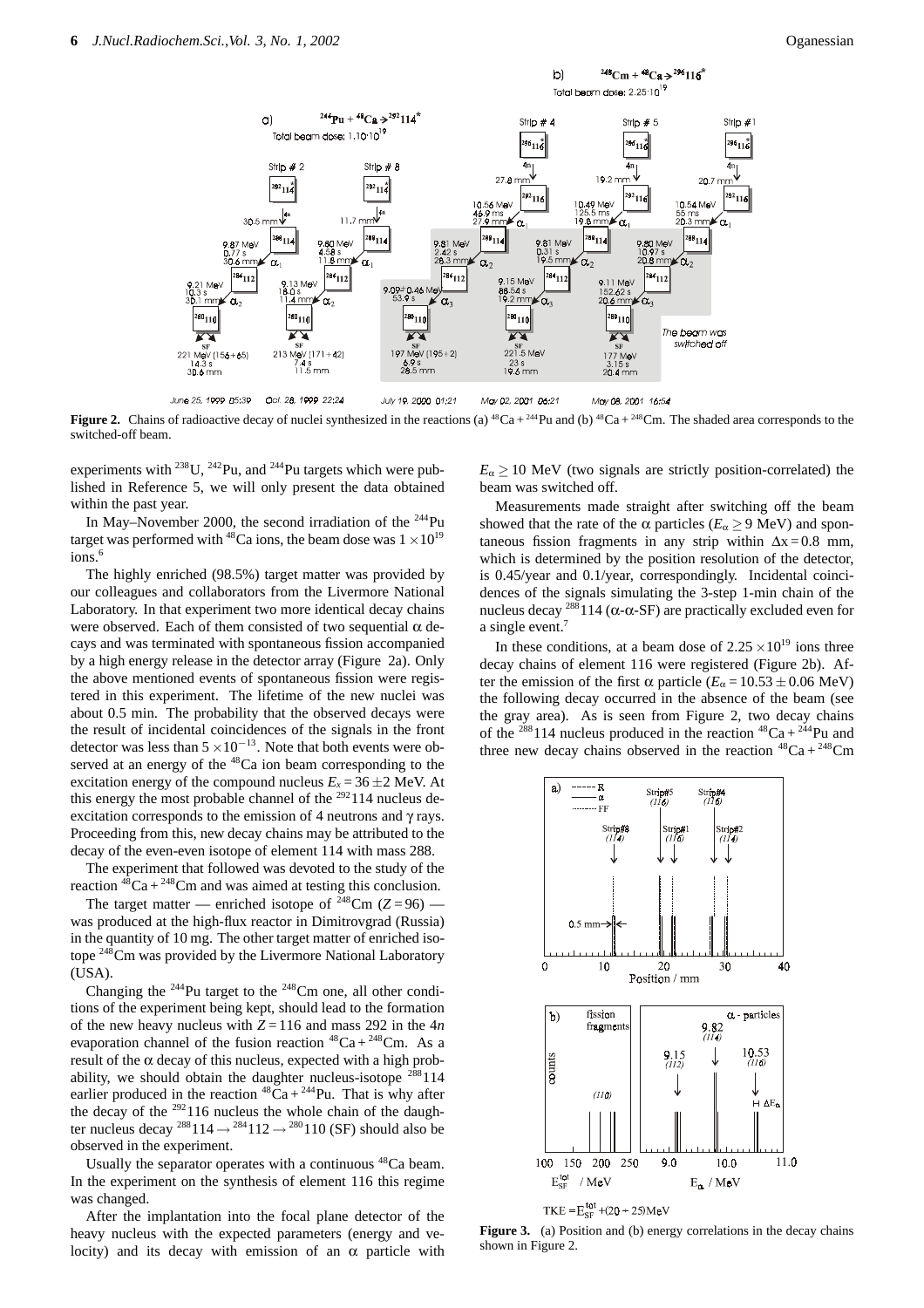are strictly correlated: five signals arising in the front detector, i.e., the recoil nucleus, three  $\alpha$  particles and fission fragments (in the case of the <sup>288</sup>114 nucleus decay: R- $\alpha$ - $\alpha$ -SF), differ in their position by no more than 0.6 mm (Figure 3a).

Energies of  $\alpha$  particles and nuclear half-lives obtained in the reaction  ${}^{48}Ca + {}^{248}Cm$  coincide with each other within the limits of the detector energy resolution (∆*E*<sup>α</sup> ∼ 60 keV) and statistical fluctuations determined by the nuclear decay in the chains. Figure 3b shows α-particle energy spectra for the three events corresponding to the <sup>292</sup>116  $\alpha$ -decay and the five events corresponding to the  $^{288}$  114 and  $^{284}$  112 decay, as well as the spectrum of combined energies of fission fragments from the five events of the <sup>280</sup>110 spontaneous fission obtained in the experiments with  $244$ Pu and  $248$ Cm targets.

Isotopes of elements 114 and 116 produced in the reactions <sup>244</sup>Pu, <sup>248</sup>Cm + <sup>48</sup>Ca are most likely formed in the 4*n* evaporation channels. This conclusion follows from the excitation energy values for compound nuclei which after the emission of neutrons and γ rays led to the observed evaporation products.

As it had been expected, in the case of even-even nuclei the experimentally observed  $\alpha$  radiation is characterized by the strictly definite decay energy which corresponds to the difference between the masses of mother and daughter nuclei in the ground states (Figure 3b). For the allowed α transitions (eveneven nuclei) the decay energy  $Q_{\alpha}$  and the decay probability (or the half-life  $T_\alpha$ ) are connected by the well-known relation of Geiger-Nuttall. This relation is strictly fulfilled for all the known by now 60 even-even nuclei heavier than Pb, for which *Q*<sup>α</sup> and  $T_{\alpha}$  have already been measured. Figure 4 shows experimental and calculation data for the region of heavy nuclei with  $Z \ge 100$ . The results obtained for the new even-even superheavy nuclei with  $Z = 112$ , 114, and 116 are also presented there. On the other hand from the quantities  $Q_{\alpha}$  and  $T_{\alpha}$  it is possible to determine the atomic numbers of the  $\alpha$ -emitters. With a probability of  $\geq$ 96% the observed  $\alpha$ -decays can be attributed to the chain with  $Z = 116 - 114 - 112 - 110$ .

Finally, in spontaneous fission of  $280110$  nuclei the total energy release from the fission fragments in the detectors is about  $E = 206$  MeV. This value with a correction to the energy losses in the dead layers of the focal plane pentane gas, and side detectors corresponds to the mean total kinetic energy of the fission fragments TKE ∼ 230 MeV. Such a high value of the fission fragment energy points to the spontaneous fission of a rather heavy nucleus. Note that in the fission of  $^{235}$ U induced by thermal neutrons  $TKE = 168$  MeV.



**Figure 4.** Calculated<sup>8</sup> and the experimental  $T_\alpha$  vs.  $Q_\alpha$  relationship for even-even isotopes of transfermium elements.

**TABLE 1: Radioactive properties of even-even isotopes of the superheavy elements with** *Z* **= 110, 112, 114, and 116.**

|     | Decay mode | $Q_{\alpha}$ / MeV | Tα                         |
|-----|------------|--------------------|----------------------------|
| 116 | α          | $10.68 \pm 0.06$   | $53^{+62}_{-19}$ ms        |
| 114 | α          | $9.96 \pm 0.06$    | $2.6^{+2.0}_{-0.8}$ s      |
| 112 | α          | $9.28 \pm 0.06$    | $0.75_{-0.23}^{+0.57}$ min |
| 110 | SF         | $TKE \sim 230$     | $7.6^{+5.8}_{-2.2}$ s      |
|     |            |                    |                            |

#### **3. Properties of Superheavy Nuclides**

Radioactive properties of the new nuclides are presented in Table 1. Comparison of the partial half lives  $T_{\rm SF}$  and  $T_{\alpha}$  of the synthesized nuclei with  $Z = 110$  and 112 with the data obtained earlier for lighter isotopes of these elements<sup>9</sup> point to a considerable increase in the stability of heavy nuclei with increasing the neutron number. Addition of 10 neutrons to the  $270110$  nucleus  $(T_\alpha \sim 100 \,\mu s)$  leads to an increase in the half-life almost by  $10^5$ times. For the nuclei of element 112 with  $A = 277$  and the isotopes with  $A = 284$  and 285 formed in the synthesis of element 114 nuclei in the reaction  $244$ Pu( $48$ Ca;  $3n$ ,  $4n$ ) this difference is  $2 \times 10^5$  and about 10<sup>6</sup>, respectively.

Comparison of the experimental  $O_\alpha$  values for even-even nuclei with the calculation carried out using different theoretical models $8,10-13$  shows that the difference between the experiment and theory is in the range of  $\pm 0.5$  MeV (Figure 5).

Without making so far a more detailed analysis, one can conclude that theoretical predictions about the decisive influence of the nuclear structure on the stability of superheavy nuclides has been confirmed not only qualitatively but also to some extent quantitatively.

An increase in the half-lives of the most heavy nuclei up to tens of seconds and minutes substantially extends the area for the investigation of superheaviers, including the study of their chemical properties, measuring atomic masses, etc. On the other hand, development of acceleration and experimental technique will allow us to make an advent into the region if even heavier nuclei in the future.

#### **4. Prospects**

(1) Experimental and calculated cross sections of evaporation products of the fusion reactions with 48Ca ions obtained in the synthesis of superheavy nuclides with  $Z = 112-116$  show that these reactions can also be in principle used for the synthesis of nuclides with  $Z > 116$ . In particular, the reaction <sup>249</sup>Cf + <sup>48</sup>Ca leading to the formation of the  $Z = 118$  element nuclei in the *xn*-evaporation channels can be regarded as a next step. In this



**Figure 5.** The difference between calculated and experimental values of  $Q_{\alpha}$  for even-even isotopes with  $Z = 106-116$  and  $N = 154-176$ .